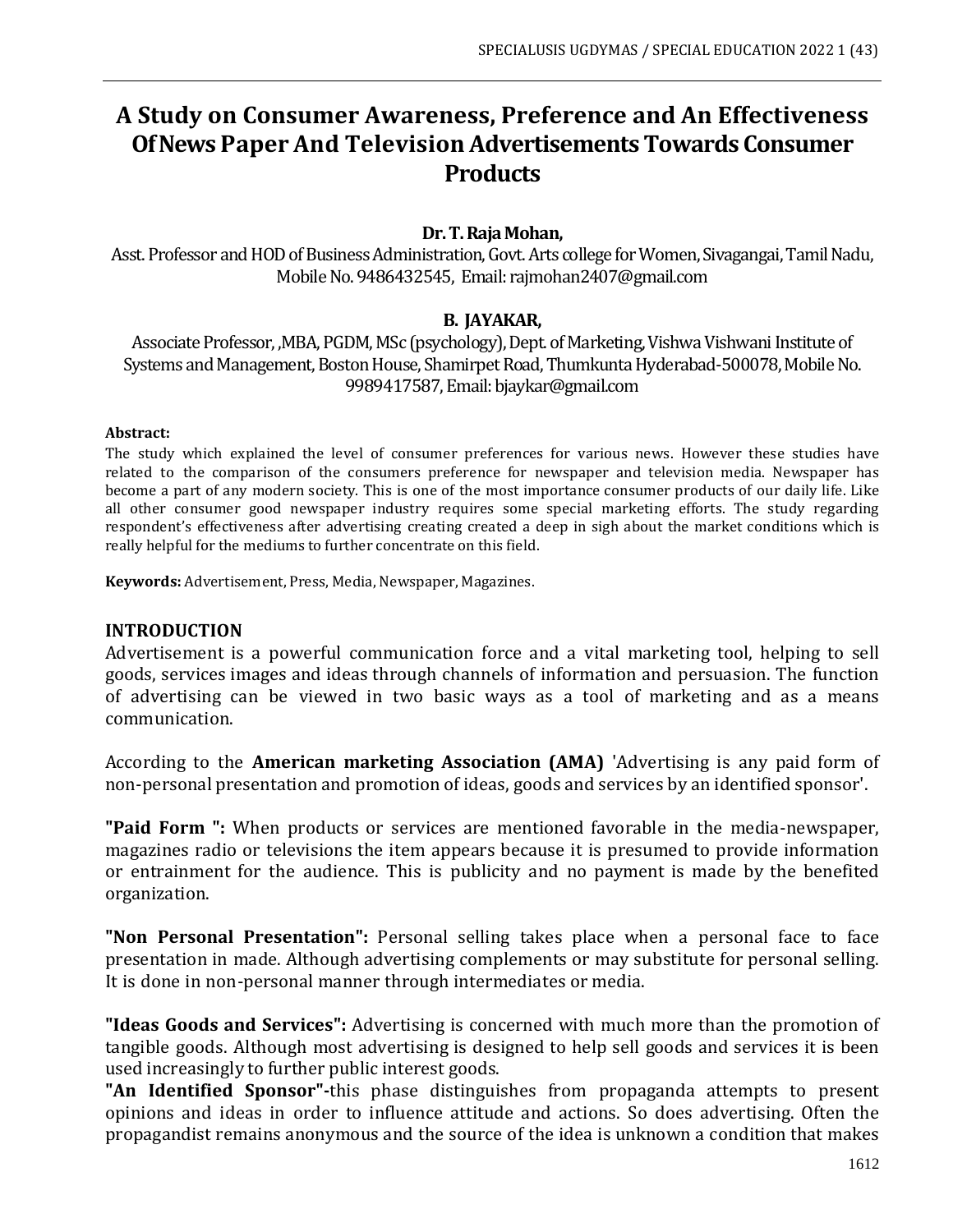evaluation difficult. Advertising on the other hand disclose or identified the source of the opinions and idea it presents.

## **EFFECTIVENESSOF ADVERTISING**

- i. To introduce a new product in the market.
- ii. Advertising helps an established product to retain its position.
- iii. It helps to secure sales lead.
- iv. It helps to demark a product.
- v. It helps promote a public cause.
- vi. It helps to maintain competition.
- vii. Advertising encourages economic growth.
- viii. It help to create primary demand for a product.
- ix. It helps to sustain the market for a product.
- x. It induces buyers to buy and there by increases the sales volume.
- xi. It helps and supports the sales man in selling the product.
- xii. It helps the consumers to save their time in purchase.

# **IMPORTANCE OF THE STUDY**

The study which explained the level of consumer preferences for various news. However these studies have related to them comparison of the consumers preference for newspaper and television media. Newspaper has become a part of any modern society. This is one of the most importance consumer products of our daily life. Like all other consumer good newspaper industry requires some special marketing efforts.

Television appears to have had a greater influence on the structure of daily life, that any other innovation. This compelling new medium, with its capability of sound action and color simultaneously has broadened the base of the number of peoples exposed to the information presented in a medium. The coming of home communication system provides computerized access to current news at any hour on the TV set advertisement.

# **OBJECTIVES OF THE STUDY**

- i. To find out the socio- economic factors of the respondents.
- ii. To assess the awareness about newspaper and television advertisement.
- iii. To assess the effectiveness about newspaper and television.
- iv. To compare the present status of the newspaper and television advertisements in the market.
- v. To contribute suggestions to improve the promotional aspects in the near future.

# **METHODOLOGYOF THE STUDY**

## **Source of Data**

Both primary and secondary data were collected for this study.

## **Primary Data**

The objective of the study has been accomplished with help of primary data collected from 200 respondents.

The pre-decided number of sample has been selected based on the convenience sample method. The selected samples are met in person and the required data have collected with the help of pre-tested questionnaire, which included the information like age, sex, occupation, income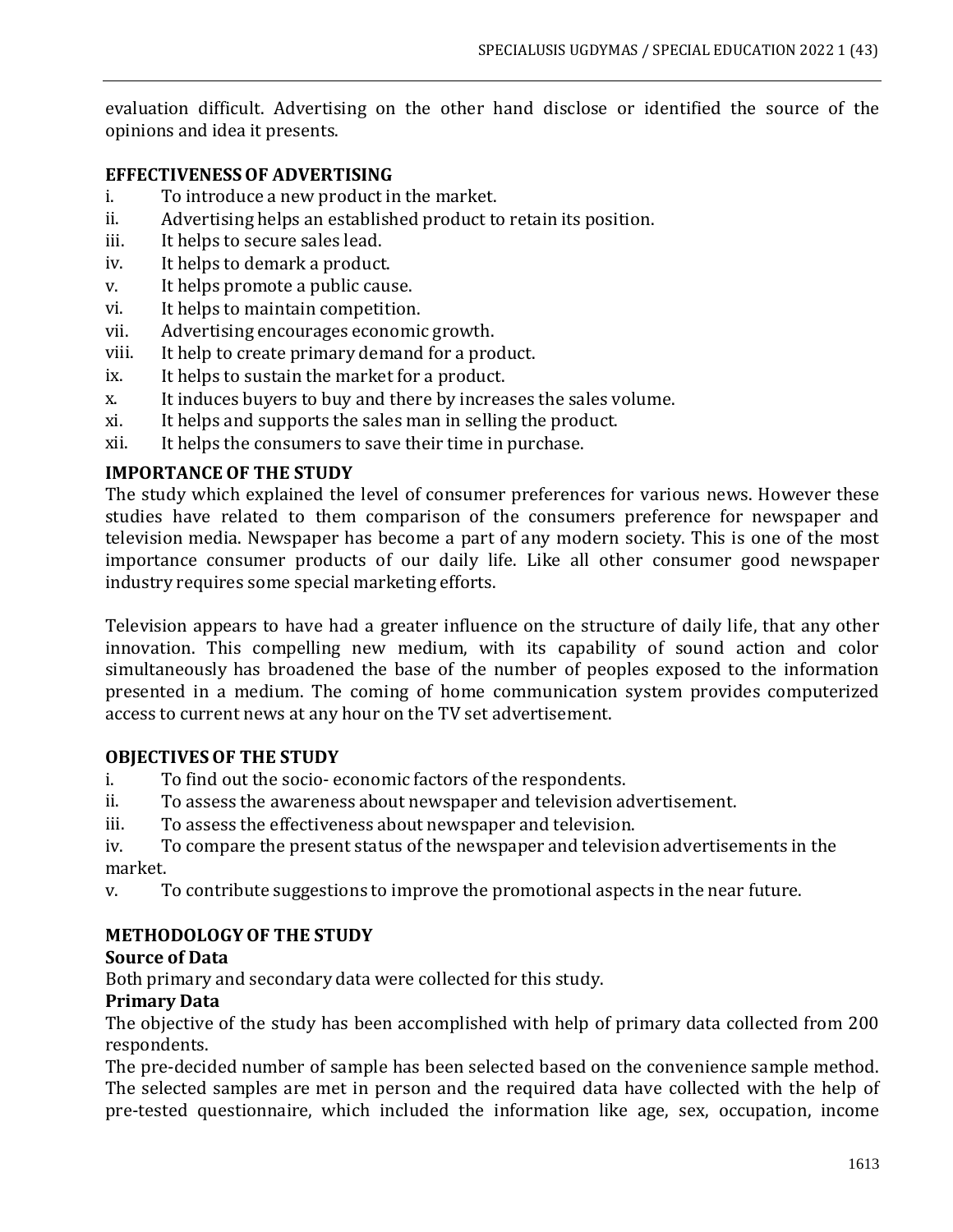awareness about the advertisement medium, preference of the medium of advertisement, level of satisfaction, etc..,

## **Secondary Data**

Book on marketing management, journals magazines and websites, are the secondary source of information.

# **Tools and Techniques**

In this study convenience sampling method is used to collect data from the respondents, the collected date were edited, analyzed and presented in the form of table. Further the statistical tools like tables, diagrams, percentage, chi-square test and F-test and Anova are extensively used.

#### **Profile of the Study**

People use the media for many reasons: they seek inspiration, amusement, instruction and a sense of participation in the great events of the time. But about all else the media experience is a past time, and activity that people engage in at certain hours of the day when they have nothing of overriding importance to do, and when they simply want to relax from chores or evade boredom.

## **LIMITATIONS OF THE STUDY**

a) The study is limited to the geographical area based at Warangal.

b) The survey includes all the limitations inherent in the questionnaire.

c) The conclusion derived from the study cannot be generalized, since the consumer trend would differ in different areas.

d) As the societal taste change from time to time the findings cannot be finalized.

## **TELEVISION AS A MEDIUM OF COMMUNICATION**

Television, serving as a medium of communication inculcates values, reinforces habits and creates expectations in the minds of the people. It appeals to people in all strata of society and at various levels of mind – emotions, cognitions, altitude etc. Comparing the medium with the other media reveals the fact that Television disseminates information more effectively and convincingly, demanding the least effort from its audience. In India more than 65% of the population hangs on the Television. It is a medium which peculiarly blends both fantasy and reality. It invites both emotion and cognition offers pleasures and enlightenment Television being a cold medium expects immediate feedback. It calls for instant reaction and the effect is not linear.

Advertisement is a form of communication that appeals to all, the young and the old. Television claims and edge over other media because of its audio and appeals advertisers. Therefore enjoy and opportunities of making their messages appear more rewarding.

#### **NEWSPAPER INDUSTRY**

A newspaper is a regularly published print product containing information vital to the function of the market it serves. Definition become more important as traditional newspaper companies move from single product manager (newspaper) to Multi-Product Manager-often under the company's brand, typically the title of the newspaper. What newspaper companies are learning is that the value of what they produce is not the ink on paper, but the content, depth, segmentation choices credibility and emotional attributes that are delivered in any distribution channel they choose.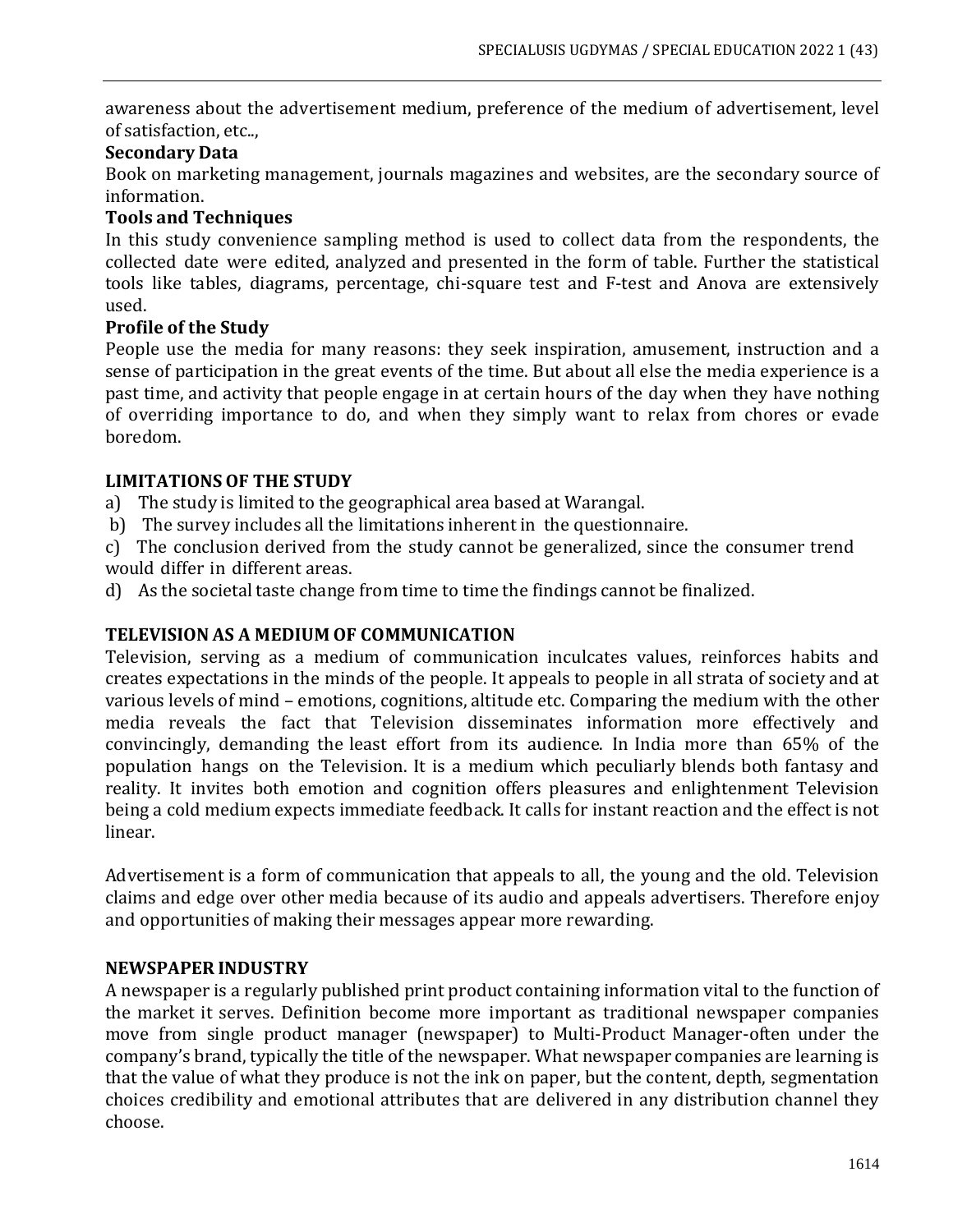## **REVIEW OF LITERATURE**

Panchanatham, C., (2003), conducted a study, on "Beyond creating awareness – Advertising to solve consumers problems". With the objective of knowing the opinion of consumers about advertisement in television media on the effects of viewing advertisement. He suggested that the information of advertisement should communicated to the buyer how the product or service will satisfy a need or solve problem.

A.K. Mohideen., (2009) Advertising is one of the most powerful marketing tools which entrances communication by connecting the company with the customers moral and ethical standards were proposed to restrict the range of products, services and practices that can be advertised. Nevertheless, the problem still persist. One of the questions discussed while analyzing the ethical aspects of advertising is the use of fear appeals and threat to popularize a certain product concept etc, or to boost up the sales.

A firm's primary mission is to reach prospective customers and influence their awareness, attitudes and buying behaviour. They spend a lot of money to keep individuals (markets) interested in their products. To succeed, they need to understand what makes potential customers behave the way they do. The firm's goal is to get enough relevant market data to develop accurate profiles of buyers to find the common group for communications. This involves the study of consumer behaviour (Arens, 1996).

Proctor et al. (1982) noted that the principal aim of consumer behaviour analysis is to explain why consumers act in particular way under certain circumstances. The study tries to determine the factors that influence consumer behaviour, especially the economic, social and psychological aspects which can indicate the most favoured marketing mix that management should select.

Consumer behaviour analysis helps to determine the direction that a consumer's behaviour is likely to take and to give preferred trends in product development, attributes of the alternative communication method etc. Consumer behaviour analysis views the consumer as another factor of production, a factor that producers cannot control and this factor interprets the product or service not only in physical terms, but also according to their social and psychological makeup. Incorporation of this knowledge in any firm's decision will ensure a greater satisfaction of the firm's objective.

Most views have cropped up as to maintaining a sustained profit and it is when firms adopt to the new order of making consumers a part of their daily decision, other than just selling products to them, will firms achieve this target. Firms in achieving this state have a greater gain in advertising their products.

#### **The Indian Buying Behaviour**

The Indian consumer buying behaviour has seen tremendous growth over the past years. This can be attributed to the high growth in the middle class in the country. This increase in the middle class has resulted in increased demand for luxury and personal care products. Many foreign firms and entrepreneurs have noted the increase in the demand for goods and have ensured increasing supply of these goods to consumers. A lot of foreign companies moved into the Indian market after the liberalisation of trade and there have been massive increase in job opportunities and income resulting in high demand for goods and services.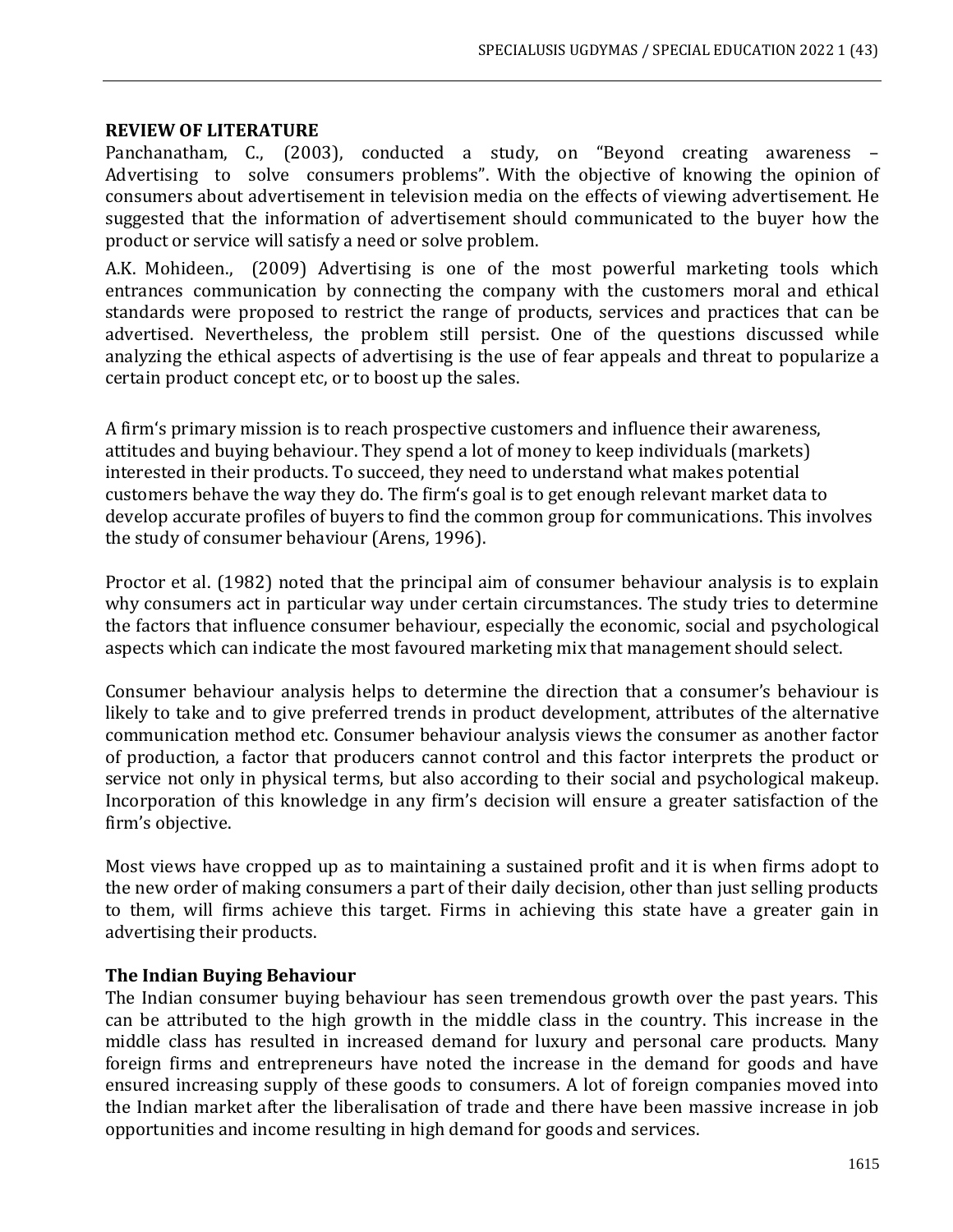The rise of companies after trade and liberalisation in the 1990s, saw most cosmetic firms enter India with local ones gaining grounds from partnerships. Consumers have since then increase their demand for products of these cosmetic firms. It is in this steady growth that the Associated Chambers of Commerce and Industry in India, ASSOCHAM (2013) estimated the Indian cosmetic market to be valued at \$50 billion. The high demand in cosmetic products has been a great deal for firms and the Indian market has also benefitted from the products provided by these firms.

ASSOCHAM has also found out that, there is increase in the buying behaviour among the youth in India especially with regard to personal care products. They attributed the increase in female spending on cosmetic products to an increase in female employability and females being bread winners in their families. They also found out that, men on average spend more on cosmetic products than women, with the men spending averagely about Rs.1000 - Rs.5000 on cosmetic products monthly. This, they attributed to men's demand for decent hair care, deodorants and razor blades. The high increase in the spending on cosmetic products is as a result of the youth in India being conscious of their bodies and looking for products to enhance their physical appearance.

With an increase in the level of literacy and the influence of the media, there has been a greater influence on the spending of males in particular (ASSOCHAM, 2013) This high growth in demand for cosmetic products, makes it worthwhile researching this area to know the motives behind consumers purchase and factors associated with their purchase.

## **Empirical Review**

Finding the relationship between advertising and buying behaviour empirically, Ekelund and Gramm (1969) in studying "A Reconsideration of Advertising Expenditures, Aggregate Demand and Stabilization" concluded that, there is no positive relationship between advertising and aggregate consumption.

Taylor and Weiserbs (1972) in studying the relationship between advertising expenditure and aggregate consumption using Houtakker-Taylor model revealed that, there is a simultaneous relationship between advertising and consumption but not a unidirectional. Thus, advertising and consumption seem to work on each other. Dr. Abey P. Philip (2007) in his study of "The Relationship between Advertising and Consumption in India: An Analysis of Causality" made use of unit root test, cointegration and error correction model and found out that, fluctuations in advertising expenditure positively impacts consumption expenditure. Sharma and Sharma (2009), using Fixed Effect Model of Panel Data Analysis for 134 companies, found in their study that, besides advertising, factors like company's brand, quality of the product and company's reputation affect the sales of a company.

Dr. Naveen Kumar et al. (2011), using mean and standard deviation, in their study of advertising and consumer buying behaviour with special reference to Nestle Limited, India found that, advertising and sales promotion together with the image of a company influence the consumer buying decision. They added that, the quality and price of a product also influences a consumer's purchase of a good. Banerjee et al (2012) found evidence of cointegration between marketing communication and sales in the personal care industry in India.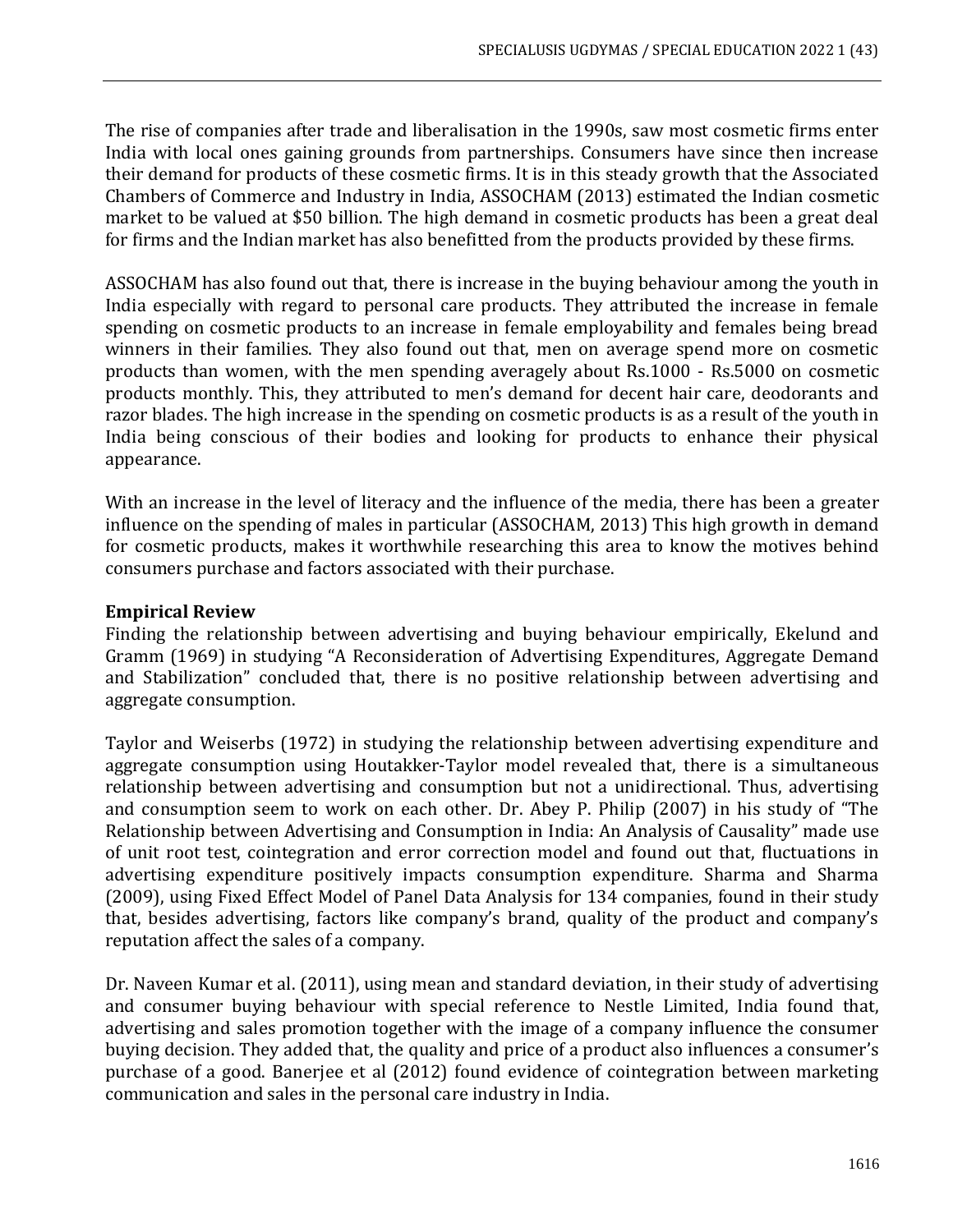Bin Junaid A. et al (2013) found in their study of female buying behaviour of cosmetic products in New Delhi and NCR that, as income of females increase, their purchase of cosmetic products also increase. They also, added that, this increase in expenses on cosmetic product is made possible by the advertisement made on them.

ASSOCHAM (2013) in a survey of 2000 youth in major cities in India found that, there is a high increase in the consumption of cosmetic goods among the youth. They added that, men on average spend more on cosmetic products than their female counterparts and attributed this increase to the awareness created on the products.

# **Research Gap**

From literatures reviewed, we can say that, indeed advertising has a positive effect on the purchase of consumers and it positively influences the sales of companies. We found that most work done in the subject, found out the effects of advertising on companies' sales using various econometric tools. Little can be said of work done on the consumers' side using econometric analysis. Also, most reviewed literature made use of descriptive statistics thus, measures of central tendency and dispersion which didn't give any empirical evidence as to how much effects advertising has on consumer buying behaviour. It is therefore a necessity to have this research done.

# **DATA ANALYSIS AND INTERPRETATION**

The idea of using fear to advertise a certain product is viewed as unethical if the solutions that are advertised cannot eliminate the treat presented. This holds true as long as advertisers show the consequences of the not paying need to the recommendations offered in the advertisement.

| <b>Numbers of Respondents</b> | Percentage |  |  |
|-------------------------------|------------|--|--|
| 75                            | 38         |  |  |
|                               | 35         |  |  |
| 54                            | 27         |  |  |
| 200                           | 100        |  |  |
|                               |            |  |  |

**Respondents Preferred for National Press Media of Advertisement**

Source: Compiled from primary data

Table Show that 38% of the respondents prefer Hindu as the national press medium of advertisement and 35% preferred. 'The Indian express' and 27% of the respondents preferred both. 38% of the respondents prefer Hindu as the national press medium of advertisement.

## **Respondents Preferred for Regional Press Media of Advertisement**

| <b>Press Media</b> | <b>Number of Respondents</b> | Percentage |
|--------------------|------------------------------|------------|
| Namaste Telangana  | 62                           | 30         |
| Eenadu             | 63                           | 31         |
| Andhra Jyothi      | 26                           | 13         |
| <b>Others</b>      | 49                           | 26         |
| <b>Total</b>       | 200                          | 100        |

Source: Compiled from primary data

Table indicates that 31% of the respondents Eenadu 30% of the respondents preferred Namaste Telangana as their medium of advertisement, 26% of the respondents prefer others (Vaartha,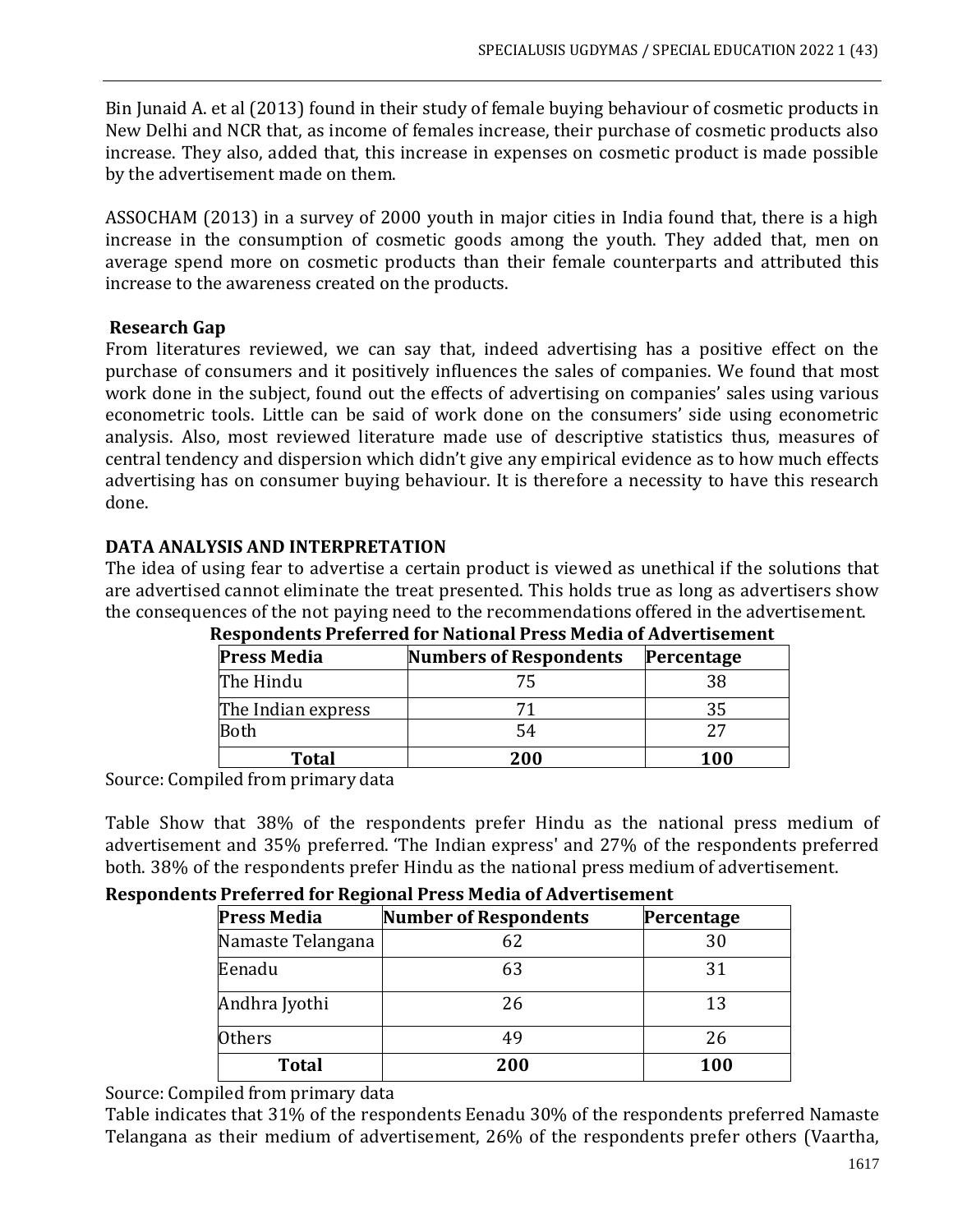Andhra Bhoomi, Andhra Prabha, Etc..,) and 13%of the respondents preferred Andhra Jyothi. 31% of the respondents preferred Eenadu.

| <b>National Channel Number of</b> | Percentage |
|-----------------------------------|------------|
| Doordharshan                      |            |
| Star TV network                   |            |
| )thers                            |            |
| Total                             |            |

#### **Respondents Preferred for National and International Channels of Advertisement**

Source: Compiled from Primary Data

Table explain that 38% of the respondent preferred star TV network, and 27%of the respondent preferred Doordharshan 38% of the respondent preferred star TV network.

| <b>Regional Channels</b> | Number of<br><b>Respondents</b> | Percentage |
|--------------------------|---------------------------------|------------|
| Gemini TV                | 65                              | 32         |
| Maa TV                   | 40                              | 20         |
| Etv                      | 45                              | 23         |
| Zee TV                   | 30                              | 15         |
| <b>Others</b>            | 20                              | 10         |
| <b>Total</b>             | 200                             | 100        |

# **Respondents Preferred for Regional Channels of Advertisement**

Source: Compiled from Primary Data

Table indicates that 32% of the respondents prefer Gemini TV as their regional channel for advertisement, and 20% of the respondents prefer Maa Tv. 32% of the respondents prefer Gemini TV as their regional channel for advertisement.

## **SUMMARY**

38% of the respondents prefer Hindu as the national press medium of advertisement.31% of the respondents preferred Eenadu News Paper. 38% of the respondent preferred star TV network. 32% of the respondents prefer Gemini TV as their regional channel for advertisement Advertising influence reach a lot of people through different media. Out of the 70% of respondents influenced by advertising, 48% encounter advertising messages on television, 14% from the internet and 8% through the print media. Effective use of these media will ensure increase in the sales revenue of firms. When we consider the age group of the respondents, advertising has a stronger influence on the purchase of the working group; those within the range of 25-35 years. Thus, 50% of respondents who are influenced by advertising fall in this group, with 48.6% from the age range 15-25 years. This shows that, most people in the working group are responsible for most purchase of cosmetic products. But it should also be noted that, those within the age range 15-25 years should also be factored in the manufacturing of cosmetic products and advertising on them. As to whether the respondents were satisfied using the product they purchased or not, 61% out of the 70% of those influenced by advertising on a cosmetic products asserted that, they were satisfied with them with the remaining 9% not satisfied using the product. Most of those who were satisfied after using the product added that, their expectations on the products were met and the advertising did really inform them about the product. The remaining 9% who were not satisfied after purchasing the product via the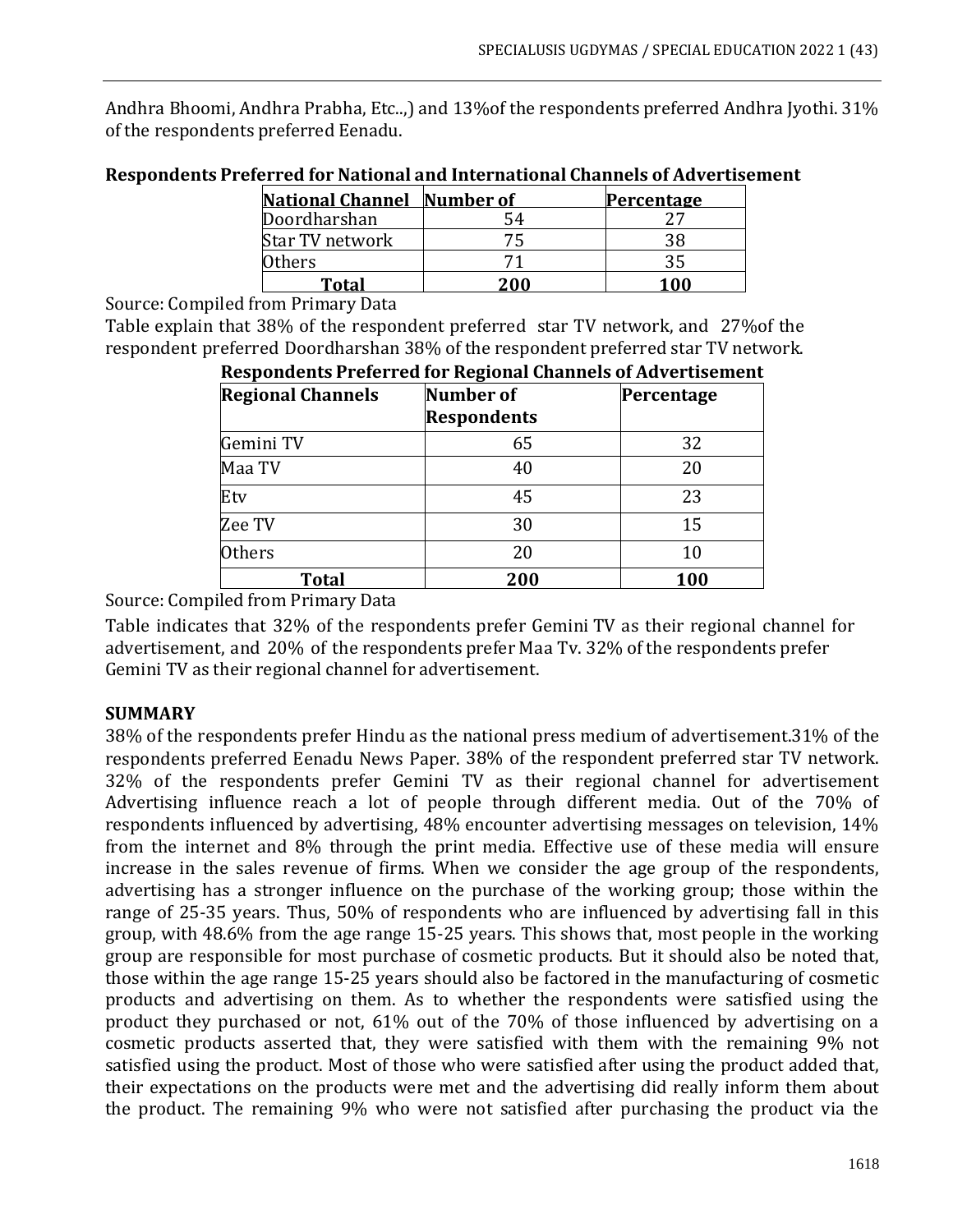adverts on them added that, the advertisement exaggerated and the products did not meet their expectations as was informed via the advertisements.

## **SUGGESTIONS**

One thing also found in the study was that, consumers like to factor in discounted prices when purchasing consumer products. It is therefore required of firms to make their prices affordable for consumers. TV and Newspapers Advertising satisfy the needs of the firm as well as the wishes of consumers. Its role can never be replaced by any other means in this dynamic world of ours. It is therefore a must for firms to strategize and know when and where they should advertise to gain maximum returns. The consumers should be considered as a 'factor of production', they need to be informed about products and until that is done, the products of firms will still be in stores with no demand for them.

It can be seen from the study that, on average, advertising does have influence on the purchase of products and it is a must for consumer product firms to continue TV and Newspaper advertising on their products if they require maximum sales. Also, we found out that, though newspaper advertising does influence the purchase of consumers, other factors like income and others' recommendation do play a role in one's purchase. In our study, we had wanted to estimate the effect of advertising on firms' sales as well, but no access to data was the reason why this was not achieved. Again, we were constraint by time and the resources at our disposal. We will suggest to others to increase the sample size and the study area to know the effect of tv advertising on consumers' buying behaviour. From the study, the following recommendations were suggested.

TV and Newspaper advertising works and affects consumers' purchase in the long run. It is required of firms to increase their TV advertising budget and make advertising lively for consumers to associate with. This will definitely have an impact on the sales of cosmetic firms. Advertising in the long run tend to make demand for consumer goods inelastic and this according to Robinson (1933) and Chamberlin (1933) will persuade consumers to be attached to a particular brand. Effectiveness of advertisement can be improved by making the advertisement catchy both in newspaper and in television. The executives of the Medias and advertising agencies should be very much exposed to the rapid developments taking place especially in the electronic media in other parts of country and even abroad. Cost factors shall be reduced for more business class people to log their presence in the advertisement field and command their business effectively in all aspects. As on day-to-day utility product like newspapers and televisions where a search is required for each and every aspect of information, the public awareness is required more. It is suggested that advertisements though local popular television channels and local news mediums will increase awareness. Through effective product demonstration by the representatives regarding "Easy reach and gathering information made easy" concept, less service charges and no hidden costs should be made for the respondents to publicize their product and survive with ease and effective in the market. Reducing the price for a stipulated period can also help to increase advertisement activities and reach the public faster.

## **CONCLUSION**

The research study was an interesting one it has given a real exposure to the researcher regarding various aspects that are being focused in observing awareness among public between both the medias (Newspaper and Television) and its advertisement effectiveness. The study regarding respondent's effectiveness after advertising creating created a deep in sigh